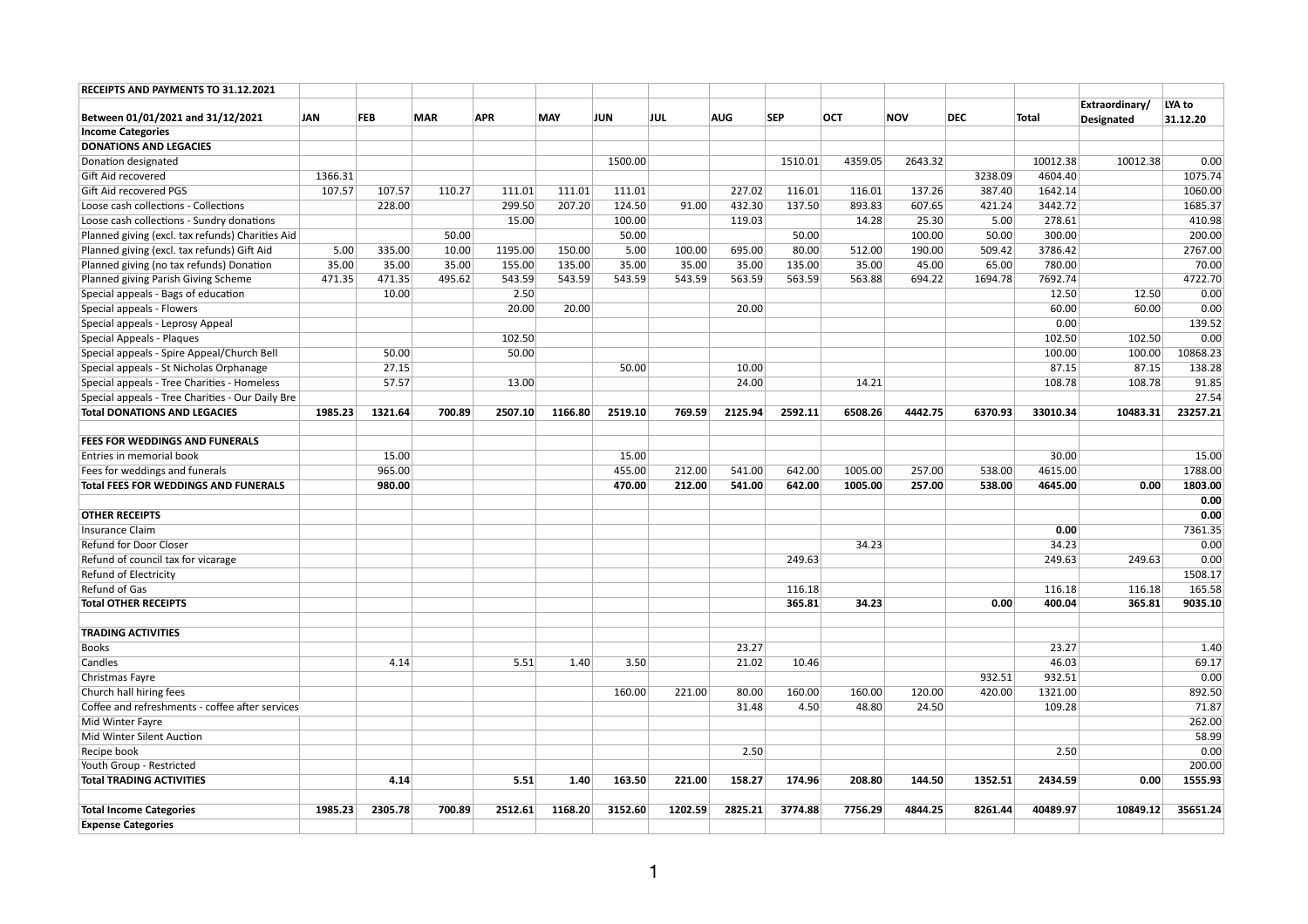| <b>CHARITABLE COSTS</b>                                              |       |        |        |          |        |        |        |        |        |        |          |          |        |         |
|----------------------------------------------------------------------|-------|--------|--------|----------|--------|--------|--------|--------|--------|--------|----------|----------|--------|---------|
| Adjustment of expenses already paid                                  |       |        |        |          |        |        |        |        |        |        | $-56.69$ | $-56.69$ |        |         |
| Accounting and examiner's fees - Examiner fees                       |       | 438.00 |        |          | 438.00 |        |        |        |        |        | 438.00   | 1314.00  |        | 0.00    |
| Charitable grants & donations - Bags of Educat                       |       | 72.00  |        |          |        |        |        |        |        |        |          | 72.00    | 72.00  |         |
| Charitable grants & donations - home                                 |       |        |        |          |        |        |        |        | 50.00  |        | 135.97   | 185.97   | 135.97 | 788.40  |
| Charitable grants & donations - overseas                             |       |        |        |          |        |        |        |        |        |        | 108.94   | 108.94   | 108.94 | 139.52  |
| Church maintenance & redecoration                                    |       |        |        |          |        |        |        |        |        | 40.00  |          | 40.00    | 40.00  |         |
| Church maintenance - Boiler Repairs                                  |       |        |        |          |        |        |        |        | 78.00  | 78.00  | 278.00   | 434.00   |        |         |
| Church maintenance - Fence                                           |       |        |        |          |        |        |        |        |        | 203.48 |          | 203.48   |        |         |
| Church maintenance - Fire Protection                                 |       |        |        |          |        | 387.45 |        |        |        |        | 360.00   | 747.45   |        | 378.00  |
| Church maintenance - Guttering                                       |       |        |        |          |        |        |        |        |        | 100.00 |          | 100.00   |        |         |
| Church maintenance - Keys                                            |       |        |        |          |        |        |        |        |        | 45.20  |          | 45.20    | 45.20  |         |
| Church maintenance - Lightning Conductor                             |       |        |        |          |        | 188.10 |        |        |        |        |          | 188.10   |        |         |
| Church maintenance - Organ                                           |       |        |        |          |        |        |        |        |        | 9.99   | 200.00   | 209.99   |        | 190.87  |
|                                                                      |       |        |        |          |        | 108.00 |        |        |        |        |          | 108.00   |        | 11.31   |
| Church maintenance - Repairs<br>Church maintenance - Salt            | 5.00  |        |        |          |        |        |        |        |        |        |          |          |        |         |
|                                                                      |       |        |        |          |        |        |        |        |        |        |          | 5.00     |        |         |
| Church maintenance - Security                                        |       |        |        |          |        | 768.00 |        |        |        |        |          | 768.00   | 768.00 | 141.30  |
| Church maintenance - Window Cleaning                                 |       | 25.00  |        | 25.00    |        | 50.00  |        |        | 25.00  | 25.00  |          | 150.00   |        | 125.00  |
| Clergy and other people's expenses - Computer                        |       |        |        |          |        |        |        |        |        |        |          |          |        | 517.00  |
| Clergy and other people's expenses - Council Ta<br>226.00            |       |        | 236.41 | 237.00   | 237.00 | 237.00 | 237.00 | 300.00 | 300.00 | 310.00 | 310.00   | 2630.41  |        | 2247.68 |
| Clergy and other people's expenses - Dry cleaning                    |       |        |        |          |        |        |        |        |        | 17.00  |          | 17.00    |        |         |
| Clergy and other people's expenses - Office equ<br>3.00              |       |        | 1.25   |          |        |        |        |        |        | 412.93 | 14.19    | 431.37   | 344.97 | 9.30    |
| Clergy and other people's expenses - Parking                         |       |        |        |          |        |        |        |        |        |        | 7.00     | 7.00     |        |         |
| Clergy and other people's expenses - Petty Cash                      |       |        |        |          |        |        |        |        |        | 50.00  |          | 50.00    |        |         |
| Clergy and other people's expenses - Retreat                         |       |        |        |          |        |        |        |        |        |        | 15.00    | 15.00    |        |         |
| Clergy and other people's expenses - Security Alarm                  |       |        |        |          |        | 90.00  |        |        |        |        |          | 90.00    |        | 90.00   |
| Clergy and other people's expenses - Vic repairs                     |       |        |        |          |        |        |        |        |        |        |          |          |        | 168.25  |
| Clergy and other people's expenses - Vicarage Water                  |       | 516.72 |        |          |        | 171.32 |        |        |        |        |          | 688.04   |        | 668.35  |
| Clergy and other people's expenses - vicar's                         |       |        |        |          |        |        |        |        |        |        |          |          |        |         |
| 134.20<br>working expenses                                           | 89.87 | 192.67 | 134.28 | 120.99   |        |        |        |        | 298.83 | 321.89 | 630.15   | 1922.88  |        | 1786.37 |
| Fees for wedding and funerals                                        |       |        |        |          |        |        | 168.00 |        |        |        |          | 168.00   |        |         |
| Fees- Entries in Memorial Book                                       |       |        |        | 60.00    |        |        |        |        |        |        |          | 60.00    |        | 50.00   |
| Fees - Faculty for Bell                                              |       |        |        |          |        |        |        |        |        |        |          |          |        | 138.00  |
| <b>Fees-Fees to Diocese</b>                                          |       | 427.00 |        |          |        |        |        |        |        |        | 830.00   | 1257.00  |        | 926.00  |
| Governance - Book for church, book for PCC                           |       |        |        |          |        |        |        |        |        | 105.77 |          | 105.77   | 5.77   |         |
| 73.81<br>Insurance                                                   | 73.76 | 73.76  | 73.76  | 73.76    | 73.76  | 73.76  | 73.76  | 73.76  | 73.76  | 73.76  | 73.76    | 885.17   |        | 881.56  |
| Other regular church running costs - Altar                           |       |        |        |          |        |        |        |        |        |        |          |          |        | 0.51    |
| Other regular church running costs - Baptism                         |       |        |        |          |        |        |        |        | 48.93  |        |          | 48.93    |        |         |
| Other regular church running costs - Batteries<br>3.99               |       |        |        | 5.95     |        |        |        |        |        |        |          | 9.94     |        | 7.90    |
| Other regular church running costs - Book                            |       |        |        |          |        |        |        |        |        |        |          |          |        | 9.99    |
| Other regular church running costs - Candles                         |       |        | 105.45 |          |        |        | 16.25  | 335.60 |        |        | 16.25    | 473.55   |        | 186.82  |
| Other regular church running costs - Card                            |       |        |        |          |        |        |        |        |        |        | 19.47    | 19.47    |        |         |
| Other regular church running costs - Chocolate                       |       |        |        |          |        |        |        |        |        |        | 62.30    | 62.30    |        |         |
| Other regular church running costs - Christmas Trees, lights, stands |       |        |        |          |        |        |        |        |        |        | 184.97   | 184.97   |        |         |
| Other regular church running costs - Crib decorations                |       |        |        |          |        |        |        |        |        |        | 88.25    | 88.25    |        |         |
| Other regular church running costs - Closure<br>100.00               |       |        |        | $-31.99$ |        |        |        |        |        |        |          | 68.01    | 68.01  | 470.03  |
| Other regular church running costs - Communion                       |       |        |        |          |        |        |        |        | 7.00   |        |          | 7.00     |        |         |
| Other regular church running costs - Copyright Licence               |       |        |        |          | 206.66 |        |        |        |        |        |          | 206.66   |        | 200.98  |
| Other regular church running costs - Covid                           |       |        |        |          |        |        |        |        |        |        |          |          |        | 8.89    |
| Other regular church running costs - Flowers                         |       |        | 30.00  |          |        |        |        |        | 49.29  | 9.96   |          | 89.25    |        |         |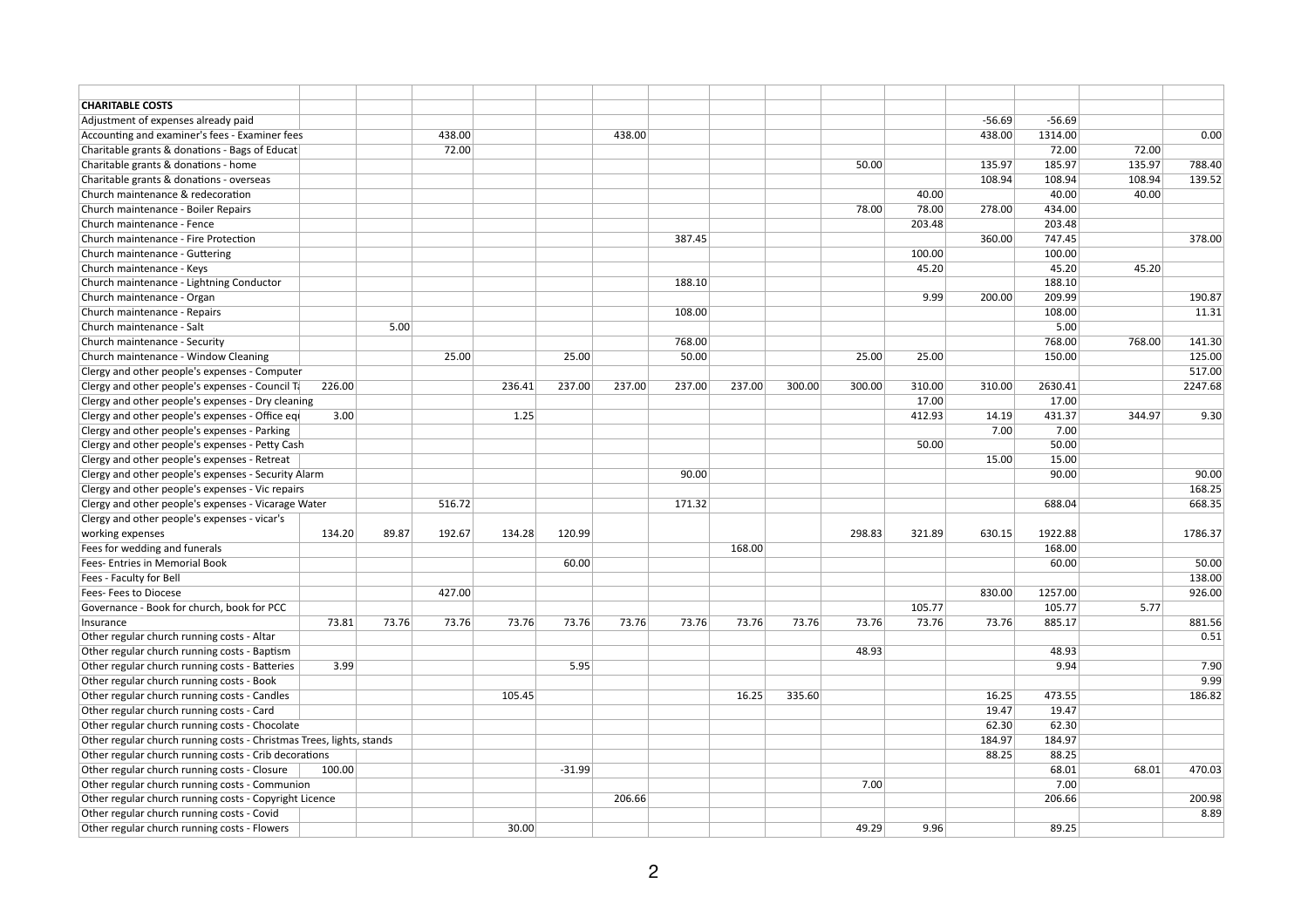| Other regular church running costs - Lectionary          |         |        |         |         |         |         |         |        |        | 35.00    |         | 14.97   | 49.97         |         | 9.98     |
|----------------------------------------------------------|---------|--------|---------|---------|---------|---------|---------|--------|--------|----------|---------|---------|---------------|---------|----------|
| Other regular church running costs - Live Lent           |         | 80.00  |         |         |         |         |         |        |        |          |         |         | 80.00         |         |          |
| Other regular church running costs - Music               |         |        |         |         |         |         |         |        |        |          |         | 16.49   | 16.49         |         |          |
| Other regular church running costs - Patronal            |         |        |         |         |         |         |         |        |        |          |         | 32.88   | 32.88         |         |          |
| Other regular church running costs - phone               | 172.82  |        |         | 181.54  |         |         | 180.21  |        |        | 156.03   | 41.99   |         | 732.59        |         | 659.44   |
| Other regular church running costs - Postage             |         |        |         | 94.20   | 5.84    |         |         | 3.92   |        | 3.90     | 20.37   |         | 128.23        |         |          |
| Other regular church running costs - ppe - face          |         |        |         |         |         |         |         |        |        |          | 6.99    | 14.99   | 21.98         |         |          |
| Other regular church running costs - Register            |         |        |         |         |         |         |         |        |        |          | 57.68   |         | 57.68         | 57.68   |          |
| Other regular church running costs - Sanctuary glass red |         |        |         |         |         |         |         |        | 30.29  |          |         |         | 30.29         |         |          |
| Other regular church running costs - Sanitising          |         |        |         |         |         |         |         |        | 0.00   |          |         | 43.98   | 43.98         |         |          |
| Other regular church running costs - Wafers              |         |        |         |         |         |         |         |        |        | 9.99     |         | 23.96   | 33.95         |         |          |
| Other regular church running costs - Wafers - des        |         |        |         |         |         |         |         |        |        |          | 5.90    |         | 5.90          | 5.90    |          |
| Other regular church running costs - website             |         |        |         |         |         |         |         |        |        |          |         |         |               |         | 19.18    |
| Other regular church running costs - Wine                |         |        | 5.65    |         | 5.99    |         |         |        |        | 5.85     |         |         | 17.49         |         | 28.10    |
| Other regular church running costs - Wreath              |         |        |         |         |         |         |         |        |        |          |         | 19.00   | 19.00         |         |          |
| Parish share to Chichester Diocese                       |         |        |         |         |         |         |         |        |        | 10000.00 |         |         | 10000.00      |         | 4000.00  |
| Printing & photocopying                                  | 89.11   |        |         |         |         |         |         |        |        |          | 42.40   |         | 131.51        |         | 148.31   |
| Printing & photocopying - Stationary                     | 6.49    |        |         |         |         |         |         | 8.96   |        |          | 33.10   | 49.60   | 98.15         |         | 52.92    |
| Printing & photocopying - Stationary des                 |         |        |         |         |         |         |         |        |        |          | 68.19   |         | 68.19         | 68.19   |          |
| Salaries and honoraria - visiting organist               |         |        |         |         |         |         |         |        |        |          |         |         |               |         |          |
| Sunday School/Children's Work                            |         |        |         |         |         |         |         |        |        |          | 28.00   |         | 28.00         |         | 20.00    |
| Water, Gas, Electricity, and Waste - Electricity         | 78.96   | 78.96  | 78.96   | 78.96   | 78.96   | 78.96   | 78.96   | 78.96  | 78.96  | 78.96    | 78.96   | 78.96   | 947.52        |         | 1483.84  |
| Water, Gas, Electricity, and Waste - Gas                 | 280.28  | 418.70 | 244.30  | 522.33  | 191.56  | 147.96  | 70.01   | 64.61  |        | 83.97    | 185.99  | 385.05  | 2594.76       |         | 2137.92  |
| Water, Gas, Electricity, and Waste - Waste               | 79.06   | 55.90  | 46.90   | 123.06  | 240.59  | 46.90   | 70.34   | 46.90  | 46.90  | 46.90    | 142.90  | 46.90   | 993.25        |         | 899.24   |
| Water, Gas, Electricity, and Waste - Water               |         |        |         |         | 120.41  | 9.21    | 36.93   | 94.87  | 9.21   | 9.21     | 35.55   | 9.21    | 324.60        |         | 34.51    |
|                                                          |         |        |         |         |         |         |         |        |        |          |         |         | 30665.82      |         | 19635.47 |
|                                                          |         |        |         |         |         |         |         |        |        |          |         |         |               |         |          |
| <b>Total CHARITABLE COSTS</b>                            | 1247.72 | 802.19 | 2120.96 | 1581.24 | 1134.06 | 1238.45 | 2510.08 | 793.23 | 874.72 | 11360.62 | 2551.00 | 4508.24 |               | 1720.63 |          |
|                                                          |         |        |         |         |         |         |         |        |        |          |         |         |               |         |          |
|                                                          |         |        |         |         |         |         |         |        |        |          |         |         |               |         |          |
| <b>OTHER PAYMENTS</b>                                    |         |        |         |         |         |         |         |        |        |          |         |         |               |         |          |
| 20 apple macbook airwith apple m1 chip                   |         |        |         |         |         |         |         |        |        |          | 898.00  |         | 898.00        | 898.00  |          |
| <b>Altar Frontals</b>                                    |         |        |         |         |         |         |         |        |        | 2017.44  |         |         | 2017.44       | 2017.44 |          |
| Altar Linen Cloths                                       |         |        |         |         |         |         |         |        |        | 282.14   |         |         | 282.14        | 282.14  |          |
| Altar Sacristan                                          |         |        |         |         |         |         | 10.99   |        |        |          |         |         | 10.99         |         |          |
| Architect fees                                           |         |        |         | 2226.42 |         |         |         |        |        |          |         |         | 2226.42       | 2226.42 | 872.40   |
| Banner                                                   |         |        |         |         |         |         |         |        |        |          | 66.00   |         | 66.00         | 66.00   |          |
| Blended linen with canterbury cross                      |         |        |         |         |         |         |         |        |        | 52.56    |         |         | 52.56         | 52.56   |          |
| <b>Book of Condolence</b>                                |         |        |         |         |         |         |         |        |        |          |         | 22.99   | 22.99         |         |          |
| New Burse and Veil Set for Lady Chapel                   |         |        |         |         |         |         |         |        |        | 912.00   |         |         | 912.00        | 912.00  |          |
| <b>Celebration Service Guest speaker</b>                 |         |        |         |         |         |         |         |        |        |          |         |         | 0.00          |         |          |
| <b>Church Bell Restoration</b>                           |         |        |         |         |         |         |         |        |        |          |         |         | 0.00          |         | 9200.40  |
| Church Bell Restoration - Electrical works               |         |        |         |         |         |         |         |        |        |          |         |         | 0.00          |         | 348.00   |
| Church maintenance - Roofing Slate Repairs               |         |        |         |         |         |         |         |        |        |          |         |         | 0.00          |         | 288.00   |
| Desk and office chair                                    |         |        |         |         |         |         |         |        |        |          | 706.80  |         | 706.80        | 706.80  |          |
| Disposal of wrong material put in waste skip             |         |        |         |         |         | 180.00  |         |        |        |          |         |         | 180.00        |         |          |
| Door sign                                                |         |        |         |         |         |         |         |        |        |          |         | 15.00   | 15.00         |         |          |
| <b>Electrical Works</b>                                  |         |        |         |         |         |         |         |        |        |          |         |         | 0.00          |         | 36.00    |
| <b>Exterior Plaques for Wooden Bench</b>                 |         |        |         | 100.00  |         |         |         |        |        |          |         |         | 100.00        | 100.00  |          |
| New Fridge/Freezer                                       |         |        |         |         |         |         |         |        |        |          |         |         | 0.00          |         | 377.51   |
| $ $ Gift                                                 |         |        |         |         |         |         |         |        |        |          |         |         | 0.00          |         |          |
| Hall door closer and arm<br>Import Tax - designated      |         |        |         |         |         |         |         |        |        |          |         | 65.34   | 0.00<br>65.34 | 65.34   | 347.62   |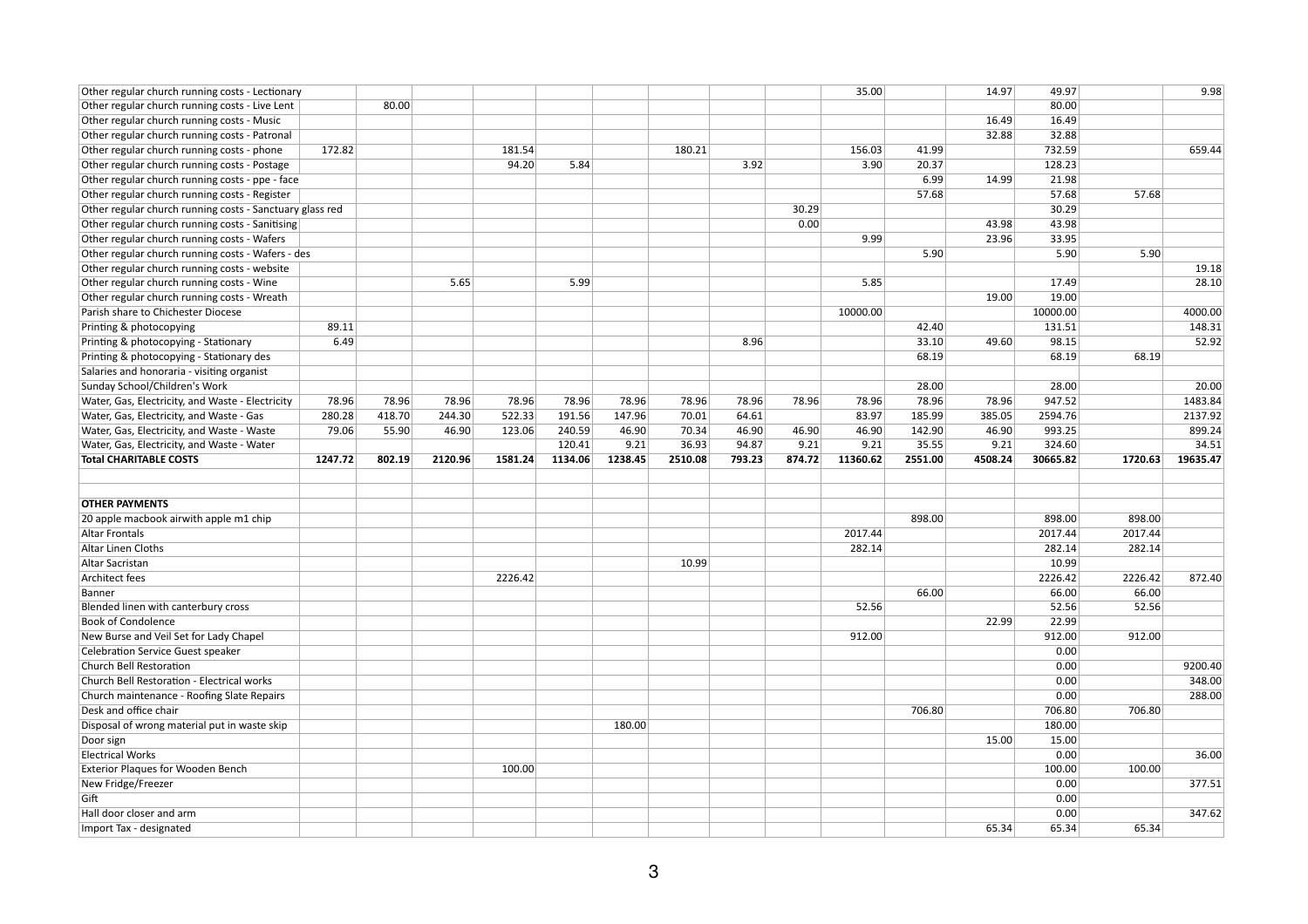| Import tax on intinction set - designated     |         |            |            |         |         |            |         |         | 67.11      |            |            | 67.11      | 67.11      |            |
|-----------------------------------------------|---------|------------|------------|---------|---------|------------|---------|---------|------------|------------|------------|------------|------------|------------|
| Key Wall Safe                                 |         |            |            |         |         |            |         |         |            | 21.98      |            | 21.98      | 21.98      |            |
| Lady Chapel - designated                      |         |            |            |         |         |            |         |         |            |            | 65.00      | 65.00      | 65.00      |            |
| Laminator                                     |         |            |            |         |         |            |         |         |            | 30.99      |            | 30.99      | 30.99      |            |
| Paul Jones booking                            |         |            |            |         |         |            |         |         |            | 95.00      |            | 95.00      | 95.00      |            |
| Printer                                       |         |            |            |         |         |            |         |         |            | 175.30     |            | 175.30     | 175.30     |            |
| Qlick share device                            |         |            |            |         |         |            |         |         |            |            | 600        | 600.00     |            |            |
| Quinquennial                                  |         |            |            |         |         |            |         |         |            |            |            | 0.00       |            |            |
| <b>Repair to Sacristy Cup</b>                 |         |            |            |         |         | 50.00      |         |         |            |            |            | 50.00      |            |            |
|                                               |         |            | 75.00      |         |         |            |         |         |            |            |            |            | 75.00      |            |
| Restore Bench in churchyard                   |         |            |            |         |         |            |         |         |            |            |            | 75.00      |            |            |
| Small Linen Corporal                          |         |            |            |         |         |            |         |         | 30.43      |            |            | 30.43      | 30.43      |            |
| Small Linen Lavabo                            |         |            |            |         |         |            |         |         | 37.27      |            |            | 37.27      | 37.27      |            |
| Small Linen Pall                              |         |            |            |         |         |            |         |         | 71.13      |            |            | 71.13      | 71.13      |            |
| Small Linen Purificator                       |         |            |            |         |         |            |         |         | 46.51      |            |            | 46.51      | 46.51      |            |
| Sound System                                  |         |            |            | 30.00   |         |            |         |         | 35.00      |            |            | 65.00      |            |            |
| Stage                                         |         |            |            |         |         |            |         |         |            | 2143.32    |            | 2143.32    | 2143.32    |            |
| Statue Set                                    |         |            |            |         |         |            |         |         |            | 246.47     |            | 246.47     | 246.47     |            |
| Stole                                         |         |            |            |         |         |            |         |         | 332.88     |            |            | 332.88     | 332.88     |            |
| Stonemason works on Bell Tower - Quinquennial |         |            | 7232.83    |         |         |            |         |         |            |            |            | 7232.83    | 7232.83    | 8400.00    |
| Storage boxes x6                              |         |            |            |         | 28.00   |            |         |         | 27.98      |            |            | 55.98      |            |            |
| <b>Total OTHER PAYMENTS</b>                   |         |            | 9634.25    | 30.00   | 208.00  | 60.99      | 0.00    | 0.00    | 3912.45    | 4383.86    | 768.33     | 18997.88   | 17997.92   | 19869.93   |
| <b>RAISING FUNDS</b>                          |         |            |            |         |         |            |         |         |            |            |            |            |            |            |
| Cashless giving - designated                  |         |            |            |         |         |            |         |         |            |            | 388.80     | 388.80     | 388.80     |            |
| Fees-Lottery Licence                          | 20.00   |            |            |         |         |            |         |         |            |            |            | 20.00      |            | 20.00      |
|                                               |         |            |            |         |         |            |         |         |            |            |            |            |            |            |
| <b>Total Raising Funds</b>                    | 20.00   |            |            |         |         |            |         |         |            |            | 388.80     | 408.80     | 388.80     |            |
| <b>TRADING COSTS</b>                          |         |            |            |         |         |            |         |         |            |            |            |            |            |            |
| Church Hall Caretaking & cleaning<br>1.40     |         | 2.15       |            |         |         |            | 13.35   | 25.20   | 5.80       |            |            | 47.90      |            | 16.04      |
|                                               |         |            |            |         |         |            |         |         |            |            |            |            |            |            |
| <b>Refreshment Supplies</b>                   |         |            |            |         |         |            | 19.05   |         | 4.70       |            |            | 23.75      |            | 44.51      |
| Refreshment Supplies - Wine                   |         |            |            |         |         |            |         |         |            | 104.88     |            | 104.88     | 104.88     |            |
| <b>Total TRADING COSTS</b><br>1.40            | 0.00    | 2.15       |            |         |         |            | 32.40   | 25.20   | 10.50      | 104.88     |            | 176.53     | 104.88     | 60.55      |
|                                               |         |            |            |         |         |            |         |         |            |            |            |            |            |            |
| <b>Total Expense Categories</b><br>1249.12    | 822.19  | 2123.11    | 11215.49   | 1164.06 | 1446.45 | 2571.07    | 825.63  | 899.92  | 15283.57   | 7039.74    | 5608.68    | 50249.03   | 20212.23   | 39585.95   |
| TRANSFERS TO CURRENT A/C FROM                 |         |            |            |         |         |            |         |         |            |            |            |            |            |            |
| <b>BARCLAYS LOST ACCOUNT</b>                  |         |            |            |         |         |            |         |         |            |            | 109.26     | 109.26     |            |            |
| HIGH DEPOSIT A/C40578541                      |         |            |            |         |         |            |         |         |            | 1642.37    | $-1642.37$ | 0.00       |            | 5000.00    |
| ST NICHOLAS MISC RESTR NONFAB FUND CLOSED     |         |            |            |         |         |            |         |         |            | 304.76     |            | 304.76     |            |            |
|                                               |         |            |            |         |         |            |         |         |            |            |            |            |            |            |
| <b>Total Transfers</b>                        |         |            |            |         |         |            |         |         |            | 1947.13    | $-1533.11$ | 414.02     |            | 5000.00    |
|                                               |         |            |            |         |         |            |         |         |            |            |            |            |            |            |
| <b>Grand Total</b><br>736.11                  | 1483.59 | $-1422.22$ | $-8702.88$ | 4.14    | 1706.15 | $-1368.48$ | 1999.58 | 2874.96 | $-7527.28$ | $-2195.49$ | 4185.87    | $-8225.95$ | 0.00       | 1065.29    |
|                                               |         |            |            |         |         |            |         |         |            |            |            |            |            |            |
| <b>Total Receipts</b><br>1985.23              | 2305.78 | 700.89     | 2512.61    | 1168.20 | 3152.60 | 1202.59    | 2825.21 | 3774.88 | 7756.29    | 4844.25    | 8261.44    | 40489.97   | 10849.12   | 35651.24   |
| <b>Total Payments</b><br>1249.12              | 822.19  | 2123.11    | 11215.49   | 1164.06 | 1446.45 | 2571.07    | 825.63  | 899.92  | 15283.57   | 7039.74    | 5608.68    | 50249.03   | 20212.23   | 39585.95   |
| <b>Grand Total</b><br>736.11                  | 1483.59 | $-1422.22$ | $-8702.88$ | 4.14    | 1706.15 | $-1368.48$ | 1999.58 | 2874.96 | $-7527.28$ | $-2195.49$ | 2652.76    | $-9759.06$ | $-9363.11$ | $-3934.71$ |
| Transfer to current a/c                       |         |            |            |         |         |            |         |         |            | 1947.13    |            | 304.76     |            | 5000.00    |
|                                               |         |            |            |         |         |            |         |         |            |            | 109.26     | 109.26     |            |            |
| Transfer from current $a/c$ to deposit $a/c$  |         |            |            |         |         |            |         |         |            |            | $-1642.37$ |            |            |            |